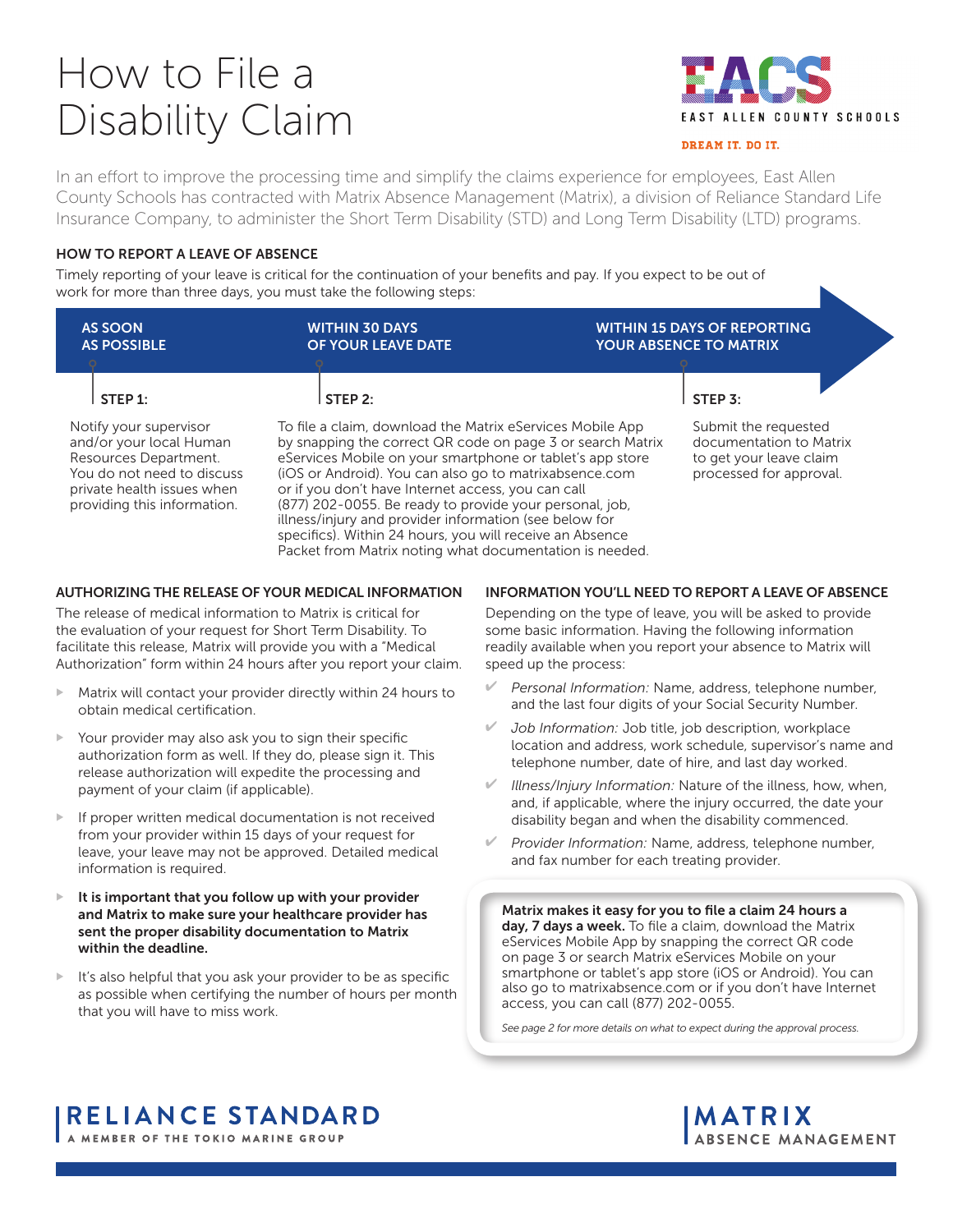# WHAT TO EXPECT NEXT

| <b>Medical</b><br>information.<br>if applicable,<br>is obtained. | Your physician will be contacted to discuss your medical information, treatment plan, prognosis, and<br>functional abilities. Your Matrix Integrated Claims Examiner may also contact you to discuss the following:<br>$\triangleright$ The information you initially reported.<br>▶ Your medical condition, including the impact it has on your ability to do your job and your treatment<br>plan.<br>$\triangleright$ The evaluation procedures under this program.<br>How often your Matrix Integrated Claims Examiner contacts you will depend on your individual<br>circumstances and the expected duration of your absence from work. Periodically, your provider will be<br>contacted to discuss your current medical condition. Additional medical information may be needed in order<br>to continue benefits under the disability programs. |
|------------------------------------------------------------------|------------------------------------------------------------------------------------------------------------------------------------------------------------------------------------------------------------------------------------------------------------------------------------------------------------------------------------------------------------------------------------------------------------------------------------------------------------------------------------------------------------------------------------------------------------------------------------------------------------------------------------------------------------------------------------------------------------------------------------------------------------------------------------------------------------------------------------------------------|
| <b>Initial decision</b><br>is made.                              | Once all the pertinent information has been obtained, Matrix will make an initial determination regarding<br>your leave of absence request.<br>$\triangleright$ A decision will be made upon receipt of the information and will be based on the Plan definition of<br>disability.<br>Additionally, the decision may be based on other factors such as:<br>Activities you can and cannot perform.<br>$\triangleright$ The circumstances of your condition, treatment plan, and prognosis.<br>$\triangleright$ The requirements of your job and your ability to perform the job.                                                                                                                                                                                                                                                                      |
| <b>Important</b><br>notes about<br><b>STD benefits</b>           | STD benefits are payable when you are unable to perform the essential elements of your job on a full-time<br>basis (as determined by Matrix) due to an illness, injury or pregnancy. In addition, you must be receiving<br>appropriate care and treatment from a qualified healthcare provider on a continuing basis. If your STD<br>claim is approved, benefit payments will be issued by your employer through payroll. If you elected to<br>participate in the Voluntary Short Term Disability plan, if your claim is approved, you will receive a benefit<br>check directly from Matrix.                                                                                                                                                                                                                                                         |